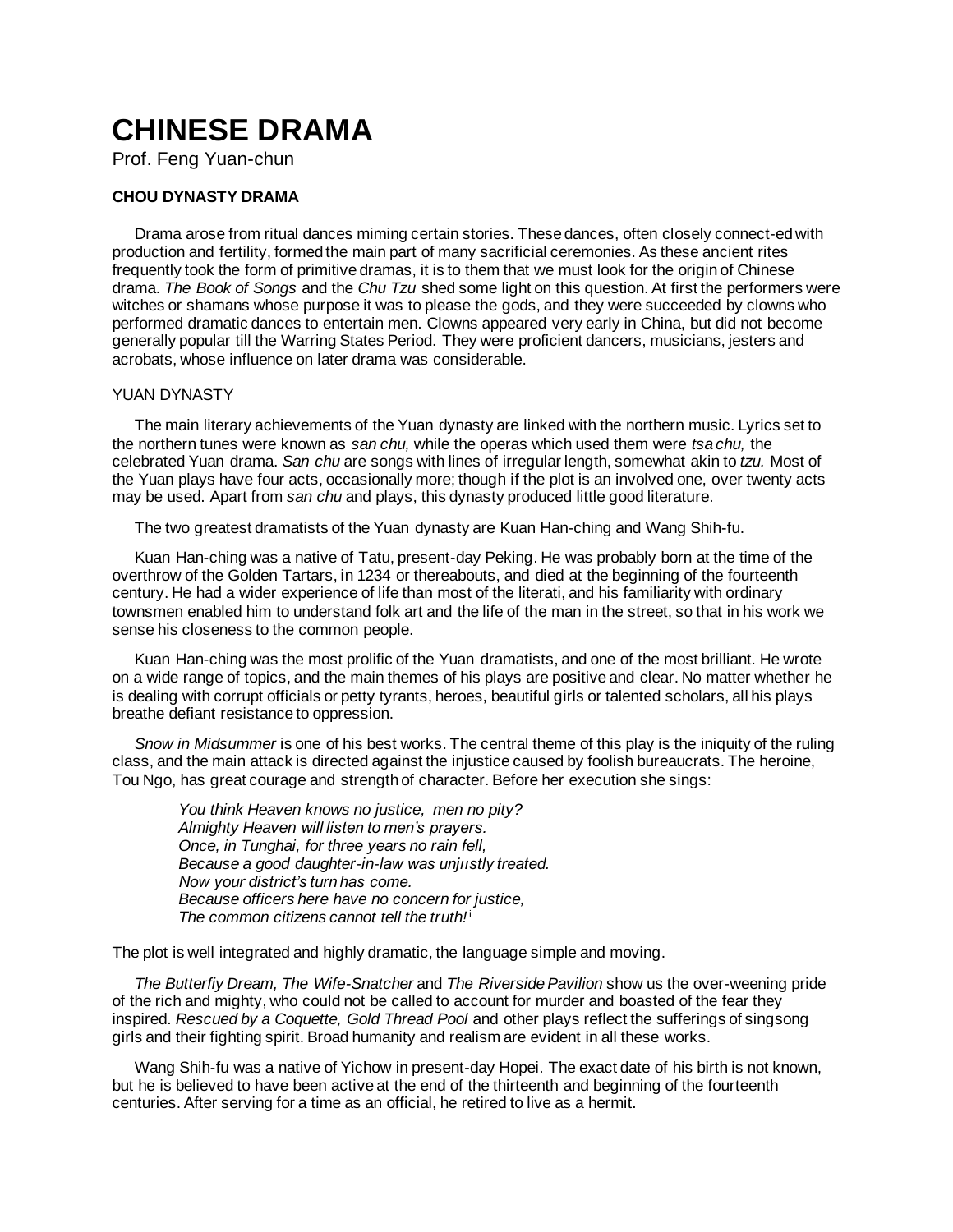He did not write many plays, and his masterpiece is *The Westem Chamber.* Many Yuan dramatists attacked the feudal marriage system under which marriages were determined by money or social position and true love was cruelly suppressed, but *The Western Chamber* is the most outstanding work of this type.

Though the main theme of this play is the love between a scholar named Chang and Ying-ying, a girl of good family, the two most striking characters are Ying-ying and her maid Hung Niang. Ying-ying's personality was described in some detail in Tang dynasty stories, but Wang Shih-fu has added finishing touches to it. Hung Niang, however, is entirely his own creation. Intelligent, lively and brave, she has a strong sense of justice and plenty of fight. When her mistress cross-questions her sternly about the lovers, she gives a confident answer, conscious of being in the right.

*Why pry and probe any more, ma'am? The proverb says: "Grovm girls Should not stay long at home". ... He is a brilliant scholar, She the most lovely young lady. . . . If you force her to leave Master Chang Yon will disgrace your house! She is your own flesh and blood — Think it over well, ma'am!*

Mischievous, ingenious Hung Niang has been a favourite with play-goers down the ages. Another reason for this play's popularity is its masterly construction and its language sparkling with life.

Other plays by Wang Shih-fu, such as *Beautiful Spring Hall* and *A Tumbledowm Cave,* are inferior works.

In addition to Kuan Han-ching and Wang Shih-fu, there were many lesser Yuan dramatists, of whom we may mention two. Pai Pu (1226-1310) was a native of Chenting in present-day Hopei. His best work, *Rain on the Plane Trees,* while dealing with the tragic love of Emperor Ming Huang and Lady Yang, exposes the luxury and licence of the feudal rulers. This play shows penetrating psychological insight, and is skilfully constructed. Ma Chih-yuan, a native of Peking, lived slightly later than Pai Pu. His most representative work, *Autumu in the Han Palace,* tends to idealize Emperor Yuan of Han, but presents us with a noble heroine in the person of Wang Chiang, contrasting her courage and patriotism with the ineptness and cowardice of the military and civil officials.

A number of stirring Yuan dramas, such as *Distributing Grain at Chenchow,* are anonymous.

Many Yuan dynasty playwrights, including the four just mentioned, also wrote *san chu.* Other writers who specialized in this genre include Chang Yang-hao, Liu Chih, Feng Tzu-chen, Sui Ching-chen, Kuan Yun-shih, Hsu Tsai-sze, and Chang Ko-chiu who may be taken as a representative figure.

Chang Ko-chiu, a native of Chingyuan in present-day Chekiang, was probably born in the seventies of the thirteenth century and died in the forties of the fourteenth. He wrote over seven hundred verses, the majority of them dealing with natural beauty, as in this description of Tungpo Mountain in Chekiang:

*In the pine-scented breeze beside the small pavilion A lyre plays a song of immortals. The jade hare*ii *shivers in the autumn wind; The chilly monkeys wail upon wild branches; White clouds stretch to the horizon And the moon is small.*

Sometimes he also wrote satires on current abuses:

*All men hate poverty, All delight in riches. . . .*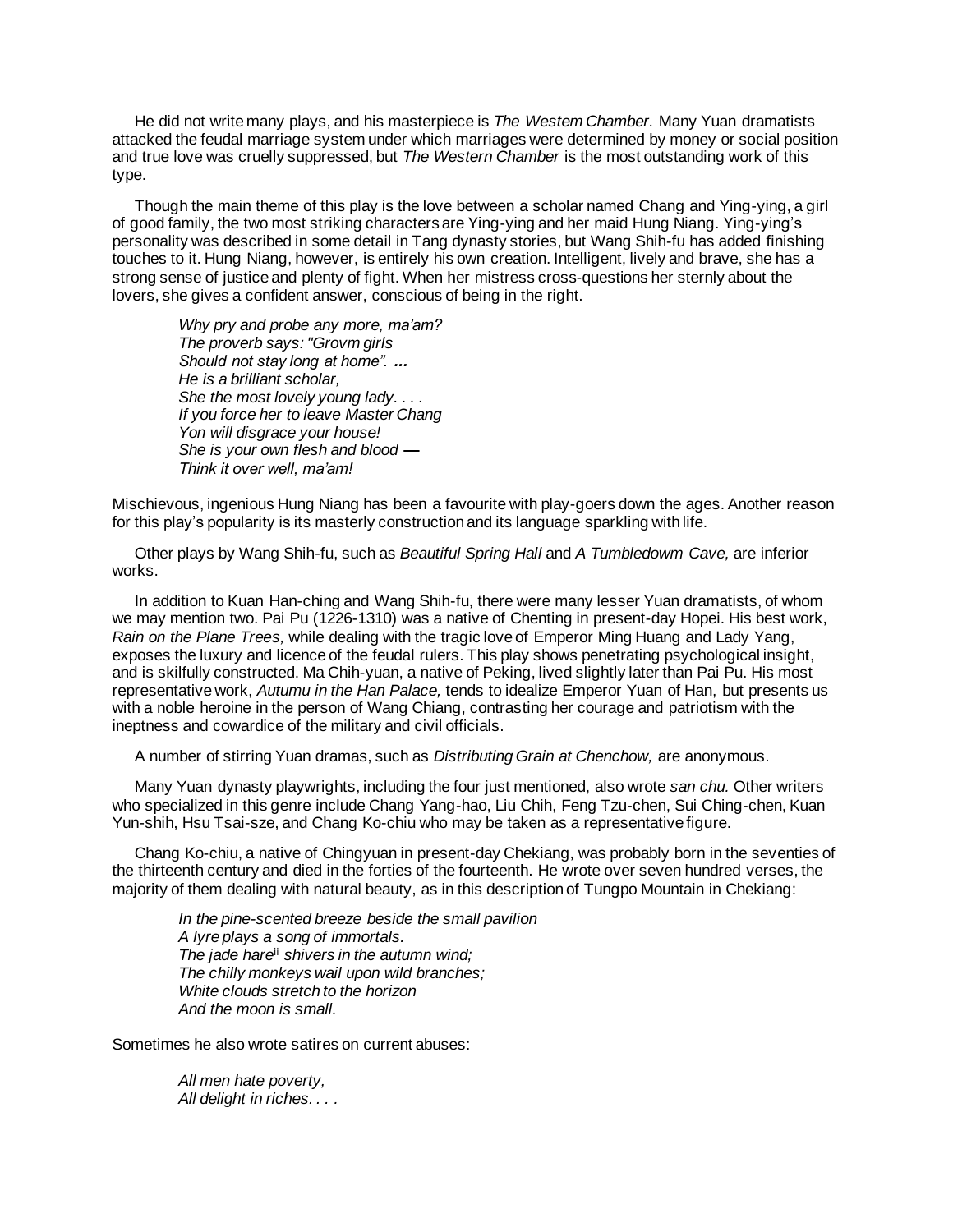*So they paste their essays into purses, And turn their homes into houses of ill repute!*

His language verges occasionally on the pedantic, but he did not deliberately turn his back on common speech.

*San chu* continued to be written after the Yuan dynasty, becoming, indeed, one of the most popular poetic forms.

The foregoing is necessarily a brief summary only of the literature of the sixth to fourteenth centuries. During this period great poetry and fine essays were written, and

unprecedented advances were made in fiction and drama. Owing to the decline of the hereditary landowning class and the growth of large towns and cities, new ideas and subjects were introduced into literature, and new forms and images were created. These factors combined with the development of the Chinese language to make these eight hundred years a fruitful period in the history of Chinese literature.

#### **Early Ming Dynasty**

Early Ming literature, and notably druma and fiction, developed further from the standard reached İn the Sung and Yuan dynasties.

The tsa chu continued the traditions of the Yuan drama, while the Southern Drama made new progress and produced such famous long operas as The Tale of the Lute. These operas set to Southern music were known as chuan chi.

Kao Tse-cheng, the author of The Tale of the Lute, was a native of Yungchia in present-day Chekiang, who was born early in the fourteenth century and died in its seventies. Conventional in his outlook, he believed that the theatre should help to uphold feudal morality. He had a sense of justice too, however, and was able to give a realistic picture of the truth, so that the impact of The Tale of the Lute on those who see it is not what its author intended. By contrasting the poor and the rich he has shown us the real society of his time: the pride and extravagance of great officials and landowners are contrasted with the sufferings of the people whom they oppressed so cruelly. Of the principal characters, Miss Niu, Tsai Yung's second wife, is relatively insipid and weak; but Tsai Yung's vacillation is most strikingly presented, and his first wife, Chao Wu-niang, is even more brilliantly depicted. In the scene "Feeding on Husks," her selflessness and nobility of character are powerfully brought out. During her husband's absence, she is alone to look after his parents, but because there is a famine she can feed them only by eating husks herself.

*The tears roll down my cheeks; My heart is a tangled skein; My legs will barely support me* — *What fearful times are these! Unless I eat these husks I cannot stay my hunger, But how can I swallow husks? I had better die before them That I may not know when they perish. I can see no hope* — *Nothing can save us!*

Her mother-in-law, who suspects her of eating well in secret, sheds tears when she finds Wu-niang trying to swallow husks, and the great merit of The Tale of the Lute is that readers or spectators are equally moved.bThe play's virtues far outweigh its shortcom-ings.

Four other famous plays of this time are Chu Chuan's The Thorn Hairpin, The White Rabbit (or Liu Chih-yuan) by an unknown author, The Secluded Chamber (or Praying to the Moon) attributed to Shih Hui, and Death of a Dog attributed to Hsu Cheng. All these plays have a positive message, for they praise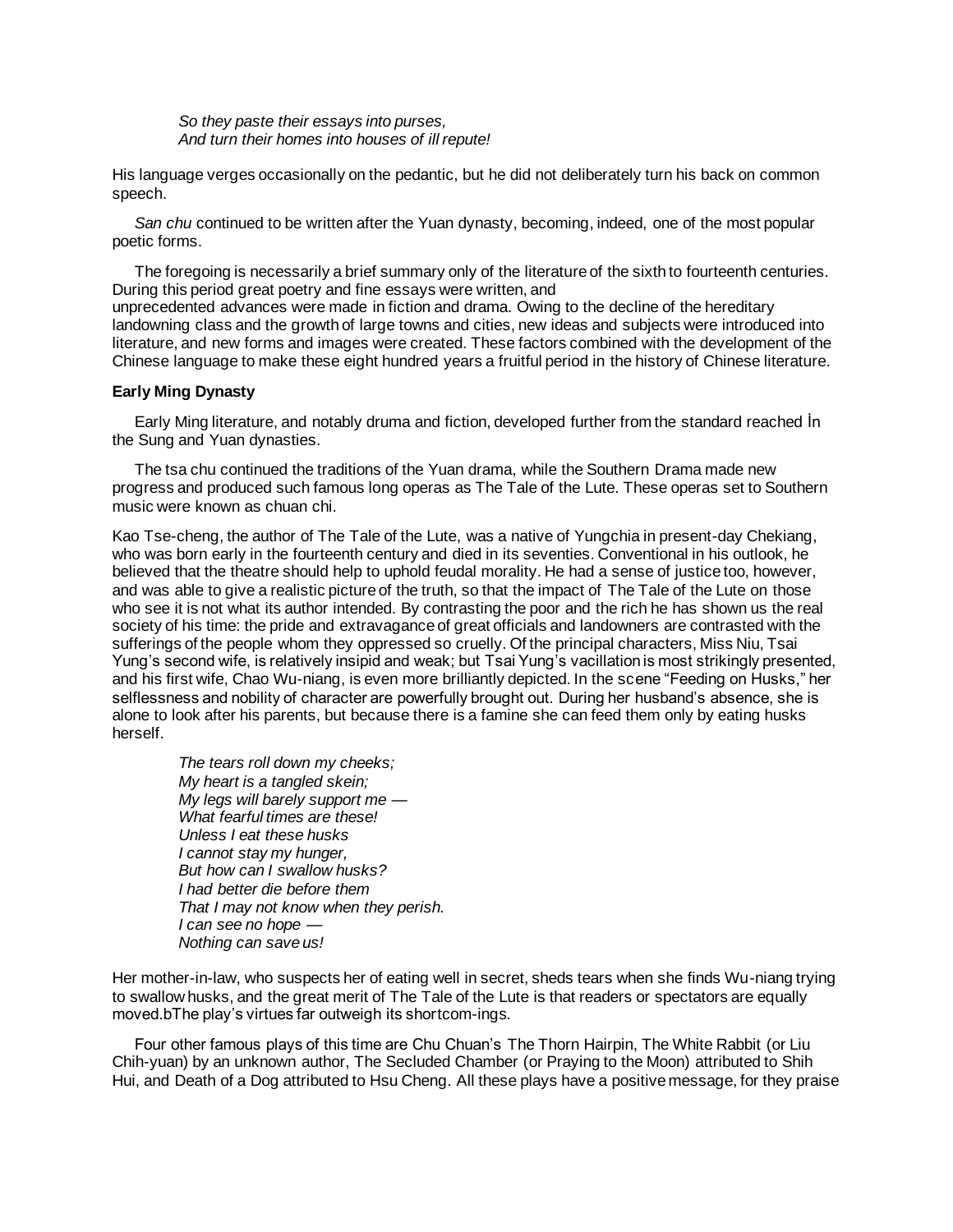constant lovers, attack arranged mar-riages and the crimes of landowners and tyrants**,** and preach brotherly love.

#### **LATER MING**

Ming playwrights carried forward the traditions of the Yuan dynasty. Most of the earlier dramas had been based on folk legends, and if these were unfamiliar or unacceptable to the general public the author changed certain episodes or characters to suit the popular taste. The contents of most of the later plays, however, were of interest only to scholars. The themes changed, and with them the ideas expres sed. Considerable independence of thought was shown. Indeed, we often find fun poked at the time-honoured concept of sage rulers and worthy ministers. There are modifications too in the form, language and music, which become more marked towards the end of the dynasty. The chief play-wrights of this period were Hsu Wei, Yeh Hsien-tsu, Chen Yu-chiao and Meng Cheng-shun.

Hsu Wei, the most outstanding, was a native of presentday Shaohsing in Chekiang, who lived from 1521 to 1593. The growth of democratic ideas in China is very evident in his plays, which oppose feudal traditions, emphasize the importance of individuality and demand emancipation. His works include The Story of Mulan, The Successful Woman Candidate and other plays remarkable for their strong spirit of revolt. They ridicule cruel, avaricious officials and the prudish, rigid rules of the monasteries, and show sympathy for women of ability and scholars persecuted for resisting the authorities. The dialogue is vivid, realistic and spirited. Though not entirely the language of common speech, it is a distinctive style achieved by the author after years of hard work. Hsu Wei ignored many of the conventions regarding musical accompaniment and form, and his plots are weak because his plays are primarily dramatic poems.

After the middle of the Ming dynasty the chuan chi underwent changes too. Folk-tales ceased to be the main subject matter, and the authors often chose their themes from history or contemporary life. The best-known dramatists were Liang Chen-yu, Shen Ching, Tang Hsien-tsu, Kao Lien, Sun Jen-ju and Li Yu, of whom Tang Hsien-tsu and Li Yu hold the highest place.

Tang Hsien-tsu (1550-1617) was a native of Linchuan in Kiangsi, and a courageous official who was not afraid to offend the powerful and noble. He was influenced by the democratic ideas of the time. His chief works are The Governor of the Southern Tributary State, The Purple Hairpin and The Peony Pavilion.

The Peony Pavilion, his greatest work, is an attack on feudal morality in which Tang Hsien-tsu reveals the harm done by the feudal family education and extols love which is stronger than death. His heroine Tu Li-niang is a significant character, for she represents all the girls deprived of love and happiness. She sings with feeling:

*What a riot of brilliant purple and tender crimson Among the ruined wells and crumbling walls! What an enchanting sight on this fine morning* **—** But *who takes delight in the spring? .* **. .** *Clouds drift and flutter dowm, at dawn and dusk Over the green pavilion and painted barges,*

*Across the misty waves in wind and rain; But those behind silk screens Make light of this fine season.* (From "The Girl's Dream.")

Becau*se* her lament for the spring, which was in fact a lament for herself, expressed the feelings of thousands like her, she became one of the best-loved heroines in the classical theatre. Her story has inspired countless readers, especially young people, and given them the courage to fight for their happiness. The effectiveness of this play owes much to the beauty and freshness of the language.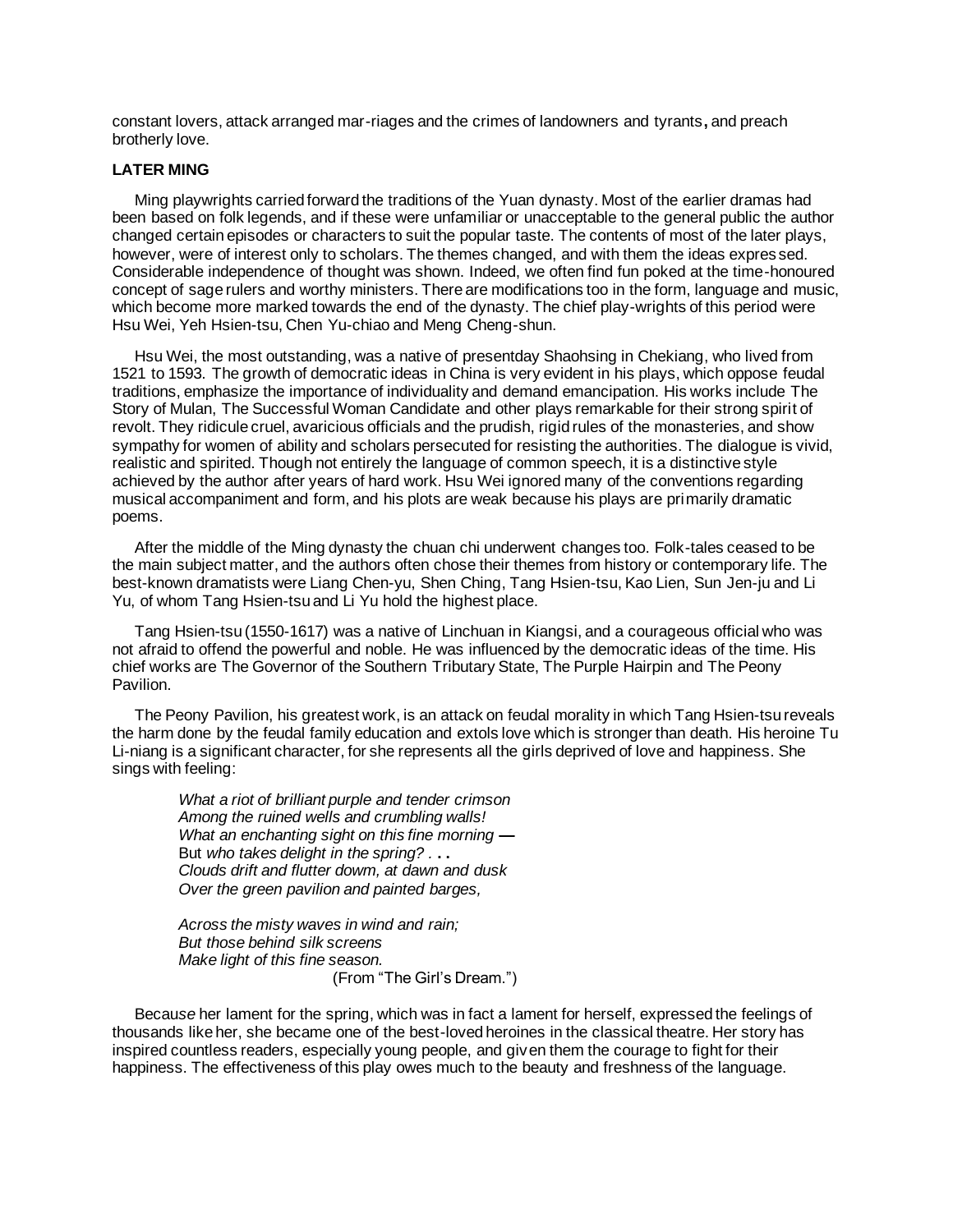Tang Hsien-tsu's other works, while inferior to The Peony Pavilion*,* breathe the same spirit of revolt. At the heart of his descriptions of immortals, ghosts and dreams is an intense hatred for social injustice, and this accounts for the rich vein of satire in his works.

Li Yu (1590-1660?) was a native of Soochow. He wrote over thirty works, the foremost of which is The Loyal Citizens. This play describes the resourcefulness and courage of the citizens of Soochow and their allies in their tussle with the wicked Wei Chung-hsien and his henchmen at the end of the Ming dynasty. In spirited terms, the author describes the people's wrath:

*The fury spreading from Soochow over the country Is unparalleled in history. The public indignation cannot be curbed; Nothing can check it now. Though the officials are fierce as wolves and tigers, The people's roar for justice Has shaken heaven and earth; Soon dark clouds will be swept away!*

As Li Yu was over thirty at the time of this riot, he may well have taken part in it himself. Fighting Against Taxation deals with the mass resistance to taxation in 1601 in Soochow. These are some ol the finest chuan chi of the Ming dynasty. They deal with the most burning topics of the day, and Champion the cause of justice.

Mention should also be made of such later Ming writers as Yuan Hung-tao, who op-posed the imitation of the old, the songs, fiddle ballads and drum ballads popular among the people, and the tales written in the style of the story-tellers' scripts.

The slavish imitation of the ancients popular in the period before this now aroused the opposition of many scholars, notably of the three brothers Yuan Tsung-tao, Yuan Hung-tao and Yuan Chung-tao. Influenced by the democratic thought of the time, they opposed taking the old classical writers as models and strongly condemned the use of ancient phrases, believing that a writer should cultivate his own individual style. They express independent ideas and unrestrained emotions in frank and natural language.

They sit in dung heaps chewing offal and relay on powerful patrons to bully honest folk, like most family retainers in Soochow today. Remembering a few stale anec-dotes, they boast of their great learning; using one or two cliches, they call themselves poets. (Yuan Hung-tao's Letter to a Friend.)

This is a merciless blast at the plagiarists of the time! As some of these works were empty or vulgar, Chung Hsing, Tan Yuan-chun and others advocated the use of far fetched expressions to remedy these defects, but since this was not an ideal solution, their writing too had a good many shortcomings. Only Chang Tai succeeded in combining the best features of the two schools. When China was overrun by the Manchus he suffered many hardships and lived deep in the mountains. He has left us Reminiscences of Tao An and other works.

The hsiao chu of the Ming dynasty are the popular songs belonging neither to the Southern nor the Northern Music, most of which were composed by folk artists. As the people loved them, they spread very widely. Most of them deal with simple, honest love, or describe the sufferings of constant lovers:

*Dew-drops like pearls upon the lotus leaves* **—** *In my folly I long to thread them! You are inconstant as water Which flows off and back again; My cruel, faithless lover, You chop and change with the wind!*

A characteristic of these songs is their simple intimate language. Scholars of the time who studied them were able to a certain extent to overcome the growing artificiality of san chu.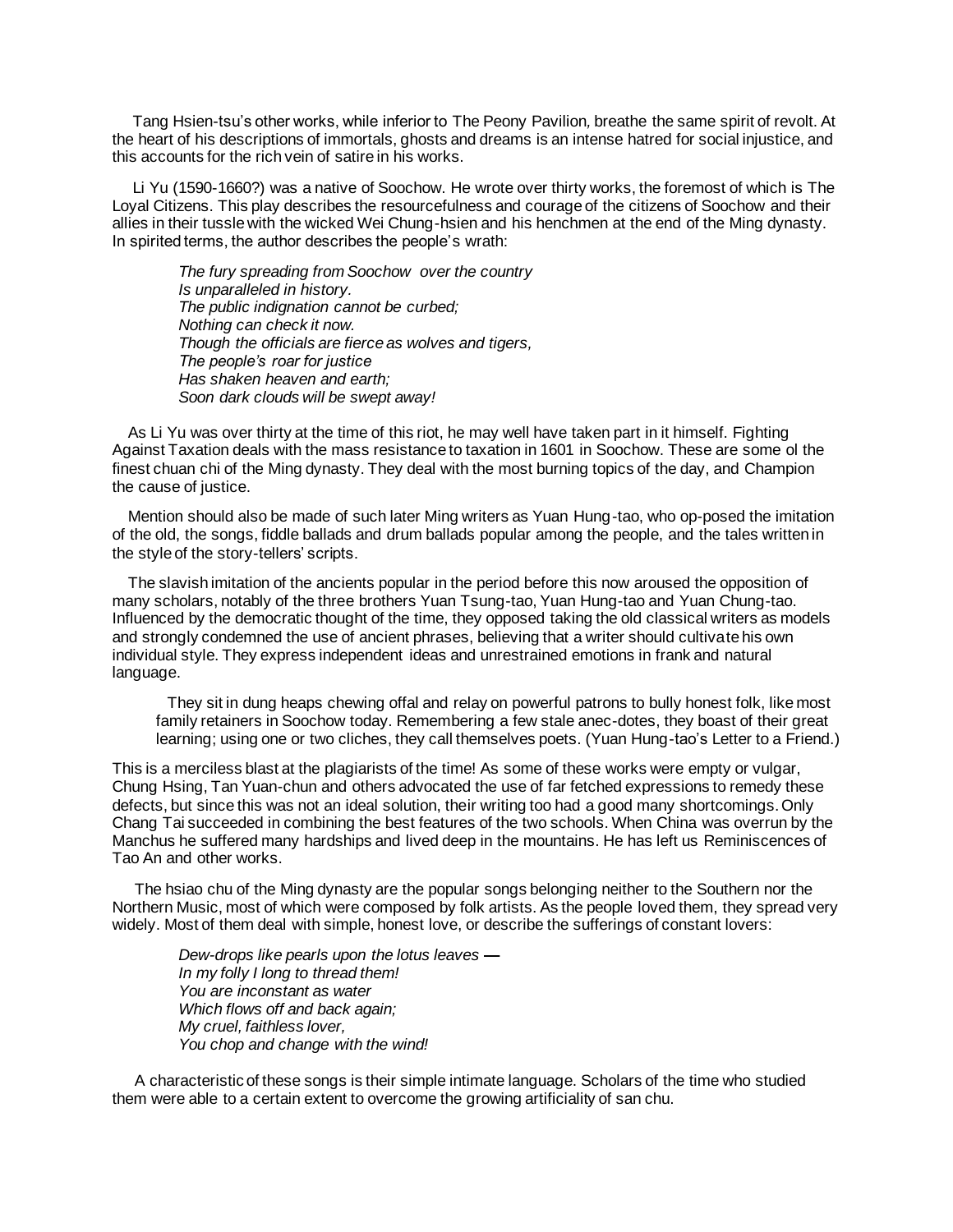The drum ballads and fiddle ballads were a combination of recitation and singing. The drum ballads were popular in the north, the fiddle ballads in the south. One of the best examples of the latter is the Ballad of Twentyone Dynasties by Yang Shen. There are many good drum ballads too. The Ballad of Times Past by Chia Ying-chung casts doubt on the orthodox interpretation of history, and refutes some of the lies of the ruling class. Kuei Chuang at the end of the Ming and beginning of the Ching dynasty wrote a work akin to drum ballads called Eternal Sorrow to extol the overthrow of the Mongol dynasty and rebuke the traitors who sold their country to the Manchus. He also pours scorn on "sages and worthies," including Confucius and Mencius.

*How ridiculous that that old scribbler Confucius Should keep harping back to bones already dead Two hundred and forty years before! And stranger still that that old wrangler Mencius Should keep trying to impress men With the Five Emperors and Three Kings!*

Thanks to its advanced ideas, vivid language and pleasant music, this work remained popular for many years.

#### **CHING DYNASTY**

After the middle of the seventeenth century there were few essayists or poets of the first rank, but this was the great age of the novel and drama. The masterpieces of this period were: Strange Tales of Liaochai by Pu Sung-ling, The Palace of Eternal Youth by Hung Sheng, Peach Blossom Fan by Kung Shangjen, The Scholars by Wu Ching-tzu, and The Dream of the Red Chamber by Tsao Hsueh-chin.

Pu Sung-ling (1640-1715) was a native of Tzuchuan in Shantung, who met with little success in the state examinations and remained a private tutor all his life. He is the author of many works, best known for his Strange Tales of Liao-chai.

The Strange Tales of Liao-chai takes its material from stories about ghosts and super-natural beings, as well as the amazing adventures of men. Through these tales Pu Sung-ling satirized rapacious officials, denounced the examination system, showed his sympa-thy for the sufferings of the people and the hard lot of women, and applauded true love and the defiance of convention. Some of his best stories are The Cricket*,* Wang Tzu-an,

Lien Cheng*,* The Chrysanthemum Spirit*,* Madam Chou and The Dream of the Wolf. The Cricket deals with a time when high officials liked to keep fighting crickets and forced their subordinates to find good specimens for them. When a minor functionary failed to produce a good fighter he was cruelly beaten; so when he finally procured a champion he put it away carefully, meaning to present it to his superior.

When his nine-year-old son saw the father was out, he uncovered the pot on the sly. At once the cricket jumped out and sprang about so nimbly that it eluded his grasp. He finally grabbed it, but in doing so pulled its legs off and crushed it so that

soon after it died. Then the frightened boy ran crying to his mother, and when she heard what had happened her face turned deadly pale.

*"You young rascal! You'll be in trouble when your father comes home!" The child went off in tears.*

Soon the father came back, and when he heard his wife's story he felt as if he had been turned to ice. In a passion he searched for his son, who was nowhere to be found until at last they discovered his body in the well. The father's anger then

changed to grief. He groaned and longed to kill himself. Husband and wife sat in their thatched and smokeless cottage facing each other in silence, at their wit's end.

In this story the boy's spirit takes the form of a cricket, and after his father presents this to his s uperior it proves such a good flghter that all the officials through whose hands it passes are promoted and make their fortune, even Cheng Ming being rewarded. Pu Sung-ling gives a lively description of how crickets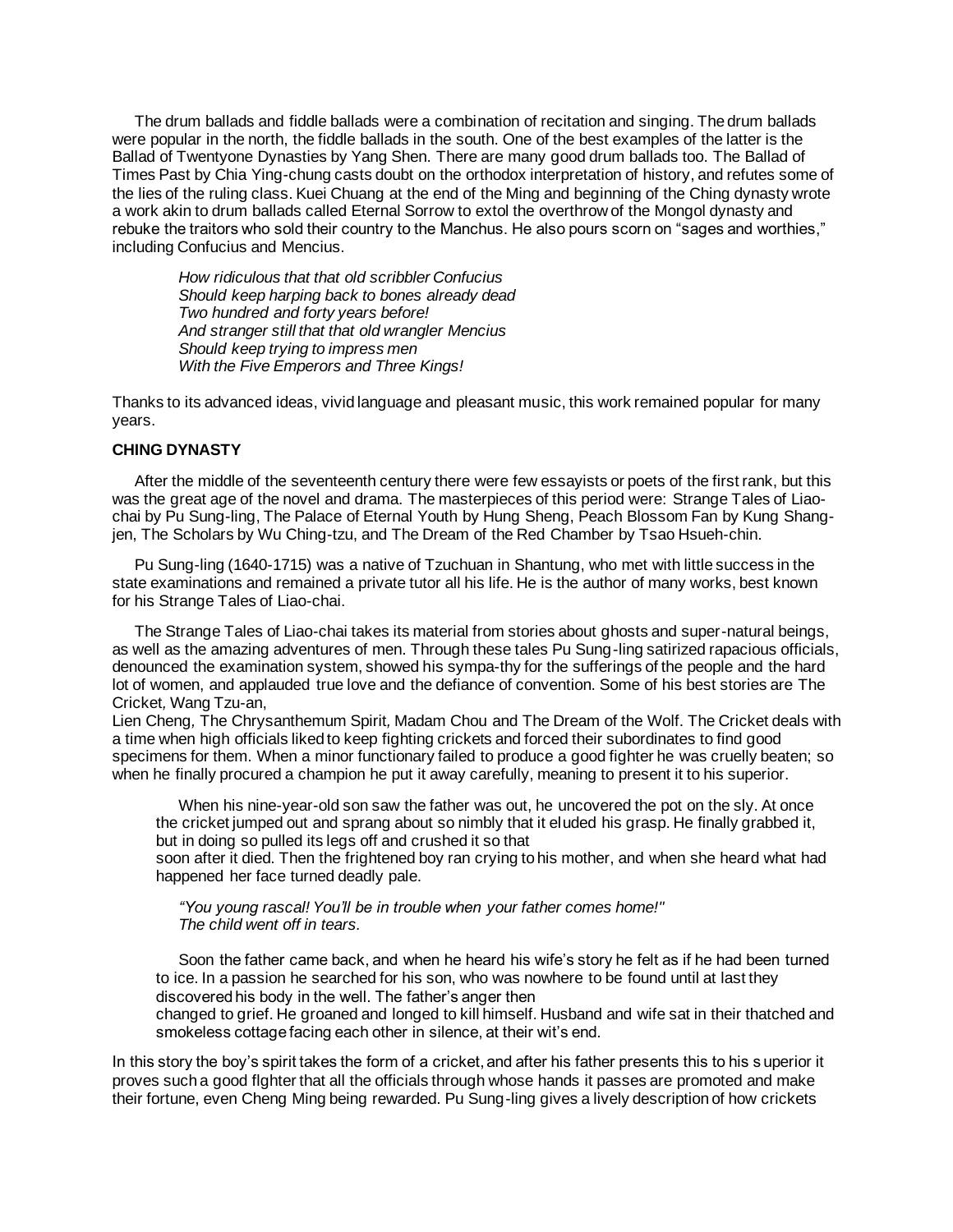are caught and how they fight, inci-dentally painting a graphic picture of the misery of the common people and the capri-ciousness of the officials upon whose whims their well-being depends. Though the story contains elements of the supernatural, it has deep significance and emotional appeal.

Pu Sung-ling also wrote some popular ballads in simple humorous language, dealing with political and household affairs. His writing is realistic, and his characters are full of vitality.

The chief dramatists of the Ching dynasty were Li Yu, Hung Sheng, Kung Shang-jen and Chiang Shih-chuan, of whom Hung Sheng and Kung Shang-jen were the greatest. Hung Sheng (1645-1704) was a native of Hangchow. His masterpiece, The Palace of Eternal Youth,<sup>iii</sup> deals with the story of Emperor Ming Huang of the Tang dynasty and Lady Yang. He sings of the love which triumphs over death:

*True lovers are immortal; Thus, though the fairy mountain is far away, True love can reach it. Love transcends life and death, And lovers will meet at last. . . .* (From "The Lovers' Reunion.")

He also lays a grave charge against place-seekers and officials.

*Courtiers and ministers Have learned a new servility, Flocking to fawn on the mighty As country folk flock to a fair. . . . Yet none dare tell the emperor That these vermilion roofs and brilliant tiles Are stained with the people's blood!* (From "The Writing on the Wall.")

As the characters in this opera are from all walks of life, it gives us a colourful pageant of Tang history. The plot is superbly constructed in the main, the imagery is fresh and beautiful, and the music is delightful; but the dramatic effect of the whole is weakened by certain superfluous episodes in the second half which the author inserted in order to bring Lady Yang and the emperor together in paradise.

Kung Shang-jen (1648-1718) was a native of Chufu in Shantung. He lived in relatively straitened circumstances, and while working on water conservancy came into fairly close touch with the labouring people. His major work is Peach Blossom Fan, and he also col-laborated with Ku Tsai on The Smaller Lute*.*

Peach Blossom Fan portrays the harrowing events at the time of the fall of the Ming dynasty. The love story of a scholar and a courtesan is used to reveal the reasons for China's defeat, the chief of which was, in the author's opinion, the despicable selfishness of great officials and landowners, who ground down the people, persecuted honest men, and sold the country to the Manchus. The scene "In the Prison" sheds light on the injustice and confusion of those times:

*Moonlight floods the azure sky, Heart-rending groans fill the air; New ghosts in the corners of the cells Complain, dripping with blood. . . . The dungeon is filled with wailing, And fetters clank at night. .* . *. Do not look down on learning: All the best scholars Must undergo tribulation.* . . . *These prison cells Are filled with academicians.*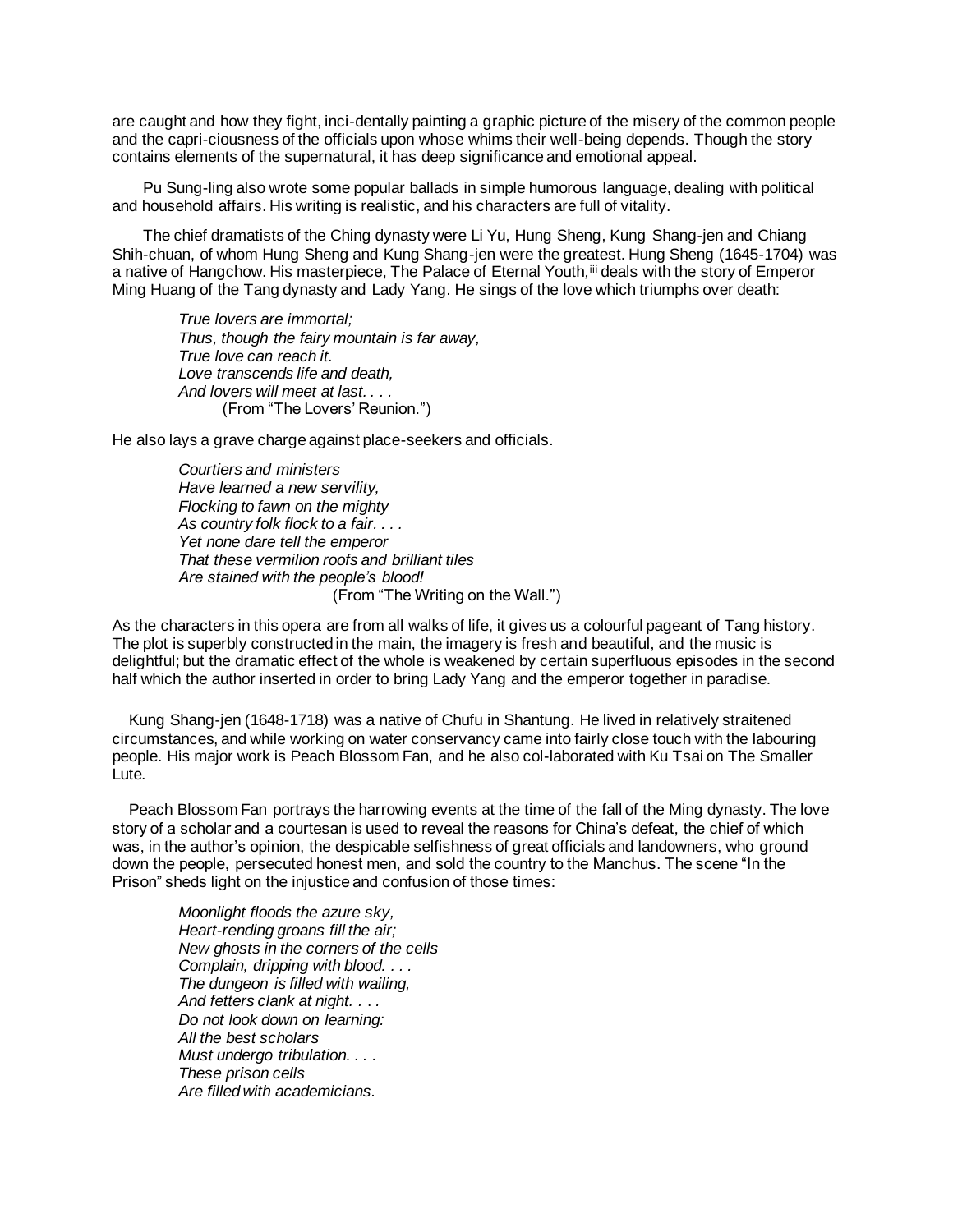By this means Kung Shang-jen exposes the chaos in the govemment, and the way in which traitors persecute genuine patriots. It is quite dear on which side his sympathies are. Peach Blossom Fan is a great historical drama with many typical characters set against an authentic background. The plot is compact, the dialogue brilliantly varied and expressive.

After Hung Sheng and Kung Shang-jen died, the chuan chi gradually declined and its place in the Chinese theatre was taken by different local operas.

#### **CHING DYNASTY**

Local oper as, which do not inelude tsa chu and chuan chi, can be traced back to the Ming dynasty; but they reached full vigour by the eighteenth century. During this period chuan chi were appreciated by a small section of the upper elass only, while the great majority of the people enjoyed local opera. The two chief centres were Peking and Yangchow.

Though local operas sometimes contain conservative ideas and elements of supersti-tion, in the main they voice what wast in the people's minds, their accusations and cries of revolt. Many of them express sympathy for humble folk and hatred for the rich and great; they of ten give the part of an emperor to a clown, and ruthlessly expose the luxury and savagery of the ruling class.

Most local operas take historical themes. And though the authors are generally unknown they must have included men of genius, for these plays are often magnificently dramatic and, have a deep educational significance. Good examples are The Fisherman's Revenge, which tells the story of Yuan Hsiao-chi, one of the heroes of Water Margin, and The Battle of Wits deseribing the Battle of the Red Cliff in the Three Kingdoms period. Sometimes subjects were taken straight from life, as in Borrowing Boots, a popular play which ridicules the selfishness and hypocrisy of some townsfolk.

After the Opium War local operas became even more numerous.

During this period. the fifth stage in the development of Chinese literature, poetry and essays were relegated to a secondary position, while fiction and drama came to occupy increasingly important places. The tendentiousness of worts of literature became more and more marked.

#### **19TH CENTURY**

In drama, while such classical forms as *tsa chu* and chuan *chi* were declining, local operas were growing increasingly popular. Carrying on the best traditions of earlier oper-as like *The Fisherman's Revenge* and *Borrowing Boots,* different localities produced a number of lively plays, often filled with the spirit of revolt or criticism of current abuses. By the time of the 1898 Reformation, Wang Hsiao-nuag had written operas on historical

themes to foster patriotism. Thus in *Lamenting at the Ancestral Temple* he describes how when the king of Shu decided to surrender to Wei in A.D. 263, his son Liu Shen killed himself after uttering the following protest:

*Drums thunder in my ears As my father approaches General Teng. I cannot bear to see A king kneeling before his horse. Would I could kill all traitors! Today ends our imperial house; Fiercely I draw my sword, Preferring death to dishonour!*